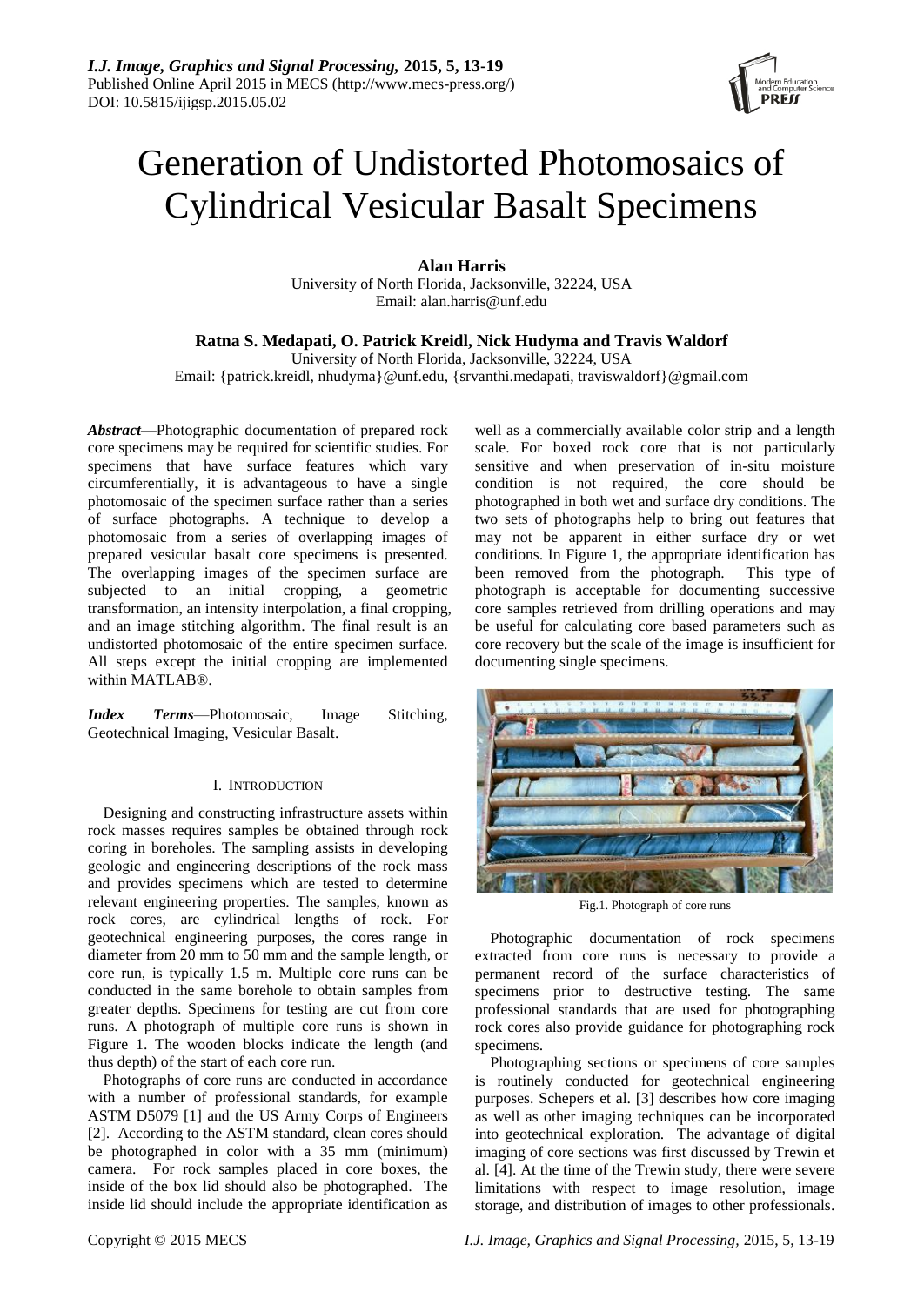These limitations have long since been resolved and core imaging is no longer limited to digital photographs.

There are a number of sophisticated commercial and custom developed whole-core and split-core imaging systems which not only photograph core runs but also perform other imaging and non-destructive testing. These systems have sensors for photographic imaging, Xray and X-ray CT imaging, hyperspectral scanning, 3D laser profiling, scanning electron microscope capabilities, permeability, electrical resistivity, shear and compression wave velocities, as well as many other measurements. These types of specialty measurements are often used to characterize hydrocarbon reservoir cores, for example Walls and Sinclair [5]. The core imaging capabilities of some commercial firms in fossil fuel exploration and development industries is discussed by Rassenfoss [6].

These sophisticated imaging systems also include image processing and image analysis software. This software is used to provide unwrapped images of core segments or specimens, and various image analyses such as the identification of contacts and discontinuities and the capability to make a variety of measurements from the images. This software may be open-source such as Image-J from the National Institute of Health (for example McMillan [7]) or it may be custom software (for example Beggan and Hamilton [8]).

For routine geotechnical work, images and image analyses provided by sophisticated imaging systems is both cost prohibitive and not required. However, photographs of the core runs does not provide enough resolution for capturing surface features of rock specimens extracted from the core runs. A simple system to provide photographic documentation of core specimens prior to destructive testing would be beneficial.

Such a need arose during a geotechnical engineering study investigating the influence of macroporosity on the physical and engineering properties of vesicular basalt. For the study it was important to retain photographic documentation of the specimens that were tested. Figure 2 contains two photographs of the same vesicular basalt specimen. The vesicles were filled with white spackle to provide a contrast with the dark matrix. The first photograph clearly shows a very large vesicle on the bottom of the specimen surrounded by a somewhat bimodal distribution of large and very small vesicles ranging in shape from almost circular to highly elliptical. The second photograph shows vesicles that are fairly uniform with respect to size and shape. The two photographs could be from two different specimens. This simple example demonstrates that a single photograph cannot successfully capture the surface features of the full specimen surface. Additionally it would be cumbersome to have a series of photographs documenting a single specimen. The best way to fully document the specimens is to obtain an undistorted photomosaic image of the complete specimen surface. A photomosaic is a compound image created by stitching overlapping images of a scene or object [9]. Furthermore, the creation of a continuous photomosaic of a sample surface allows for the implementation of computerized image processing

techniques to classify and analyze surface features of the sample.



Fig.2. Photographs of opposite sides of the same vesicular basalt specimen

One of the main issues with photographing rock apecimens or any cylindrical object is distortion. Distortion is added to the specimen photographs due to the cylindrical nature of the rock samples. In order to quantify the surface features the removal of this curvature distortion is desirable. Figure 3 shows an example of the curvature distortion obtained by wrapping a flat checker board pattern around a curved cylindrical surface.



Fig.3. Flat checkerboard pattern (left) and the same checkerboard pattern showing distortion when wrapped around a cylindrical core (right)

This paper describes a series of image processing techniques implemented in MATLAB® to construct an undistorted photomosaic of the surface of a cylindrical specimen from a series of overlapping photographs covering the complete specimen surface. The code has been successfully used to document vesicular basalt specimens.

The remainder of this paper is organized as follows: Section II describes the image acquisition system, Section III discusses the image processing techniques used in this paper, and Section IV contains concluding remarks.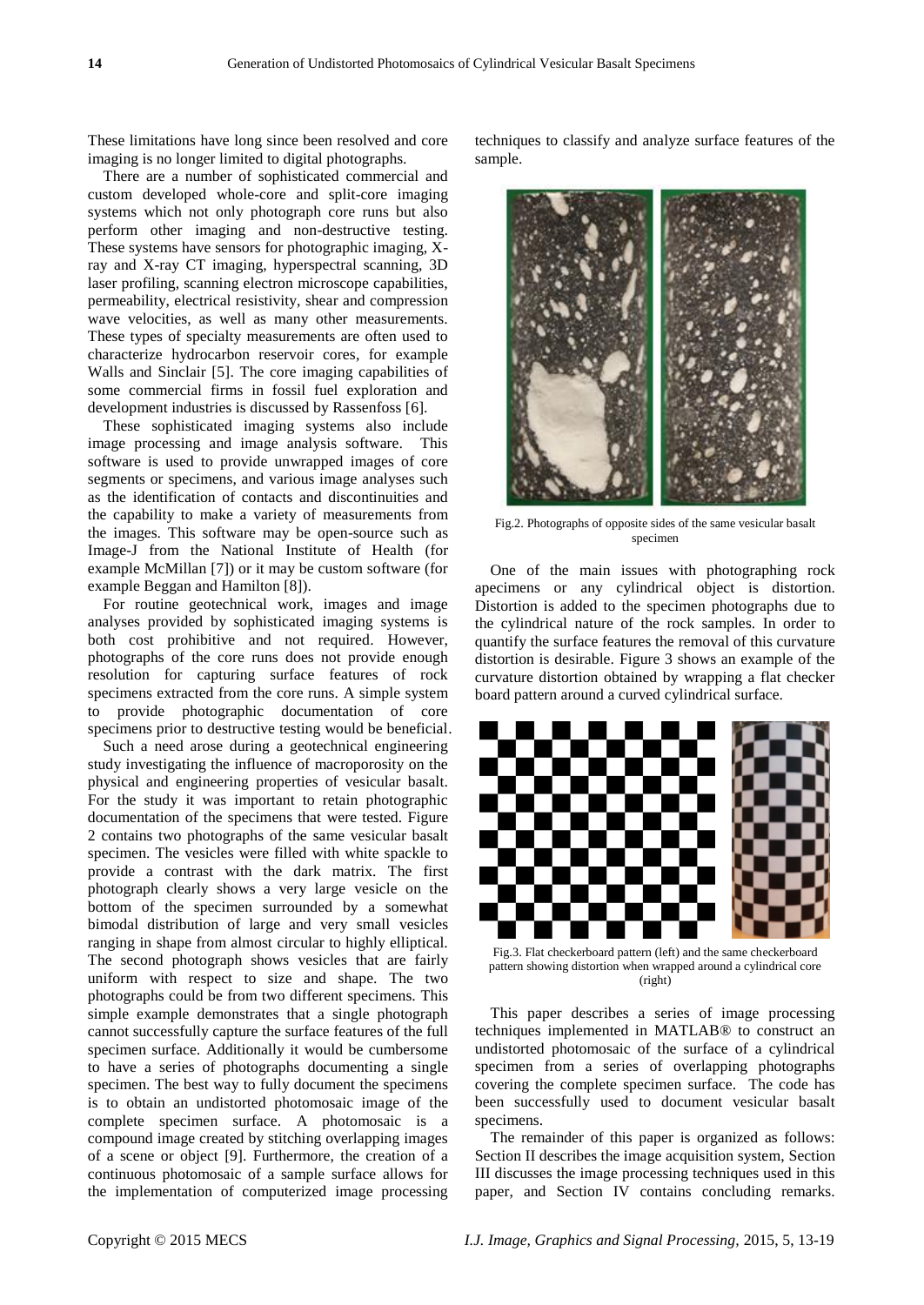#### II. IMAGE ACQUISITION SYSTEM

An automated core specimen photography system named GeoTable was developed for imaging vesicular basalt specimens. The hardware components of the GeoTable system consist of a manual rotary stage that has been retrofitted with a stepper motor and gearing system in order to enable automatic control of the rotary stage. Figure 4 shows an overall system block diagram of the hardware control unit.



Fig.4. Hardware system block diagram [10]

The custom software application developed to control the GeoTable image acquisition system allows the user to input the number of photographs that will be used to construct the undistorted photomosaic. Figure 5 shows the user-software interaction flowchart for the GeoTable system.



Fig.5. User-software interaction flowchart for the GeoTable System [10]

The software simply divides 360° by the number of photographs to determine the rotation between photographs. The core is photographed using a macrolens against a green screen. This allows for a close-up picture to be taken of the sample which can be easily differentiated from the green background for image processing purposes. For the size of cores used in the study, twenty overlapping pictures of each specimen were

adequate to construct a photomosaic. Additional information regarding the GeoTable can be found in Hudyma et al. [10].

#### III. IMAGING PROCESSING

A series of four image processing steps are used to create a photomosaic of the rock sample using a sequence of images covering the complete specimen surface. Figure 6 shows the overall flowchart of the four image processing steps.



Fig.6. Flowchart of image processing software system

Prior to image processing, the color images obtained from the GeoTable system are cropped using a commercially available image editing program. Since the rock specimen is always in the same location in the image sequence obtained from the GeoTable system, a single cropping mask can be manually placed on the first image and then applied to the remaining images.

The cropped images are then read into a MATLAB® code where they are converted to grayscale using the *rgbtohsv* command. The converted images are then subjected to a geometric transformation and an intensity interpolation to produce a flattened image. The transformation and interpolation are shown graphically in Figure 7 and are described below in greater detail. The techniques are adapted from Apostol and Mnatsakanian [11] and Gonzalez and Woods [12].

#### *A. Geometric Transformation*

The geometric transformation inverts the projection of the cylinder's curved surface onto the photographic plane during image acquisition, the geometry of which is shown in Figure 8. The optical axis of the camera is through the geometric center of the specimen and aligned along the zero-degree radial line in a cylindrical coordinate system. The projection maps any position on the cylinder's surface that lies an arc-length of  $x' = r\theta$  away from the optical axis to a (horizontal) position  $x = r \sin \theta$  away from the image's center. Eliminating angle  $\theta$  from the previous equations, the identity  $x = r \sin(x'/r)$  can be obtained.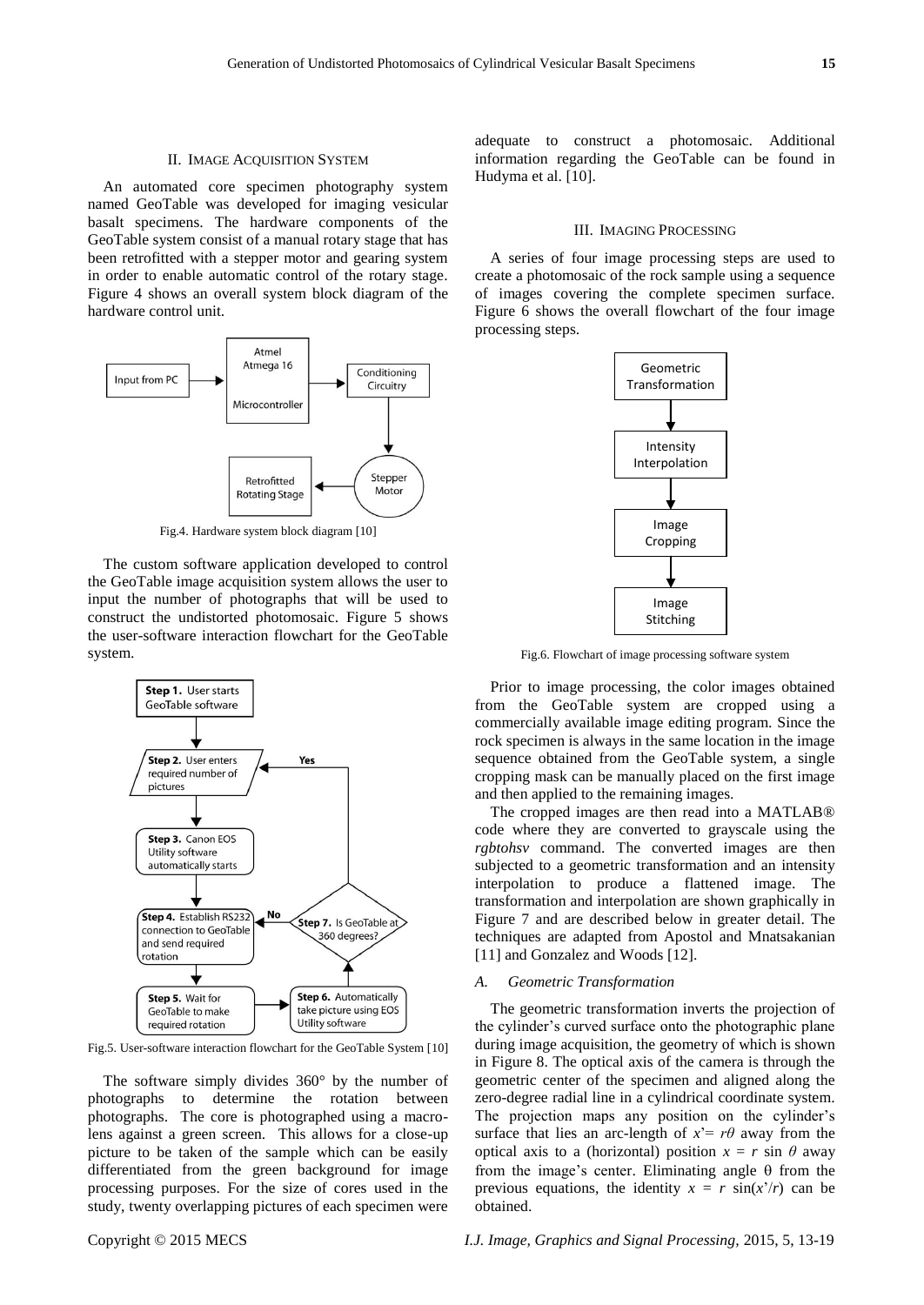

Fig.7. Geometric transformation and intensity interpolation to obtain a flattened grayscale image



Fig.8. Geometric transformation (after Apostol and Mnatsakanian, 2007)

During the image capturing stage, the camera is located at a sufficient distance from the specimen in order to make the assumption that surface positions at angles between -90 degrees and +90 degrees (corresponding to the far left and far right edges of the input image) are visible. Moreover, the projection of the sample into a linear image is symmetric about the zero degree axis and the required amount of projection increases with increasing arc length.

The input image (after cropping the background and performing a gray-scale conversion in MATLAB®) consists of M horizontal pixels, covering a spatial distance in the image plane equal to the diameter of the cylinder, or 2*r*. That is, if each pixel of the input image is indexed with integers  $u = 0,1,...,M-1$ , the corresponding spatial positions in the image plane are given by Equation 1.

$$
x = \frac{2r}{M-1} \left( u - \frac{M-1}{2} \right) \tag{1}
$$

The desired "flattened" image, on the other hand, will consist of horizontal pixels that cover an arc-length equal to half the circumference of the cylinder, or  $\pi r$ . Let *M*' denote the number of horizontal pixels of the flattened image, as *M* in proportion to the ratio of the halfcircumference and the diameter i.e.,

$$
M' = \text{round}\left(\frac{M\pi}{2}\right) \tag{2}
$$

Indexing each pixel of the flattened image with integers  $u' = 0,1,...,M'$ -1, each corresponding arc-length position along the cylinder's perimeter is given by the formula

$$
x' = \frac{\frac{\pi r}{2}}{M' - 1} \left( u' - \frac{M' - 1}{2} \right) \tag{3}
$$

Employing the identity  $x = r \sin \left( \frac{x'}{r} \right)$  $x = r \sin \left( \frac{x}{r} \right)$ *r*  $= r \sin\left(\frac{x'}{r}\right)$ , and equating,

it is found that:

Intensity Interpoloation



Fig.9. Intensity interpolation scheme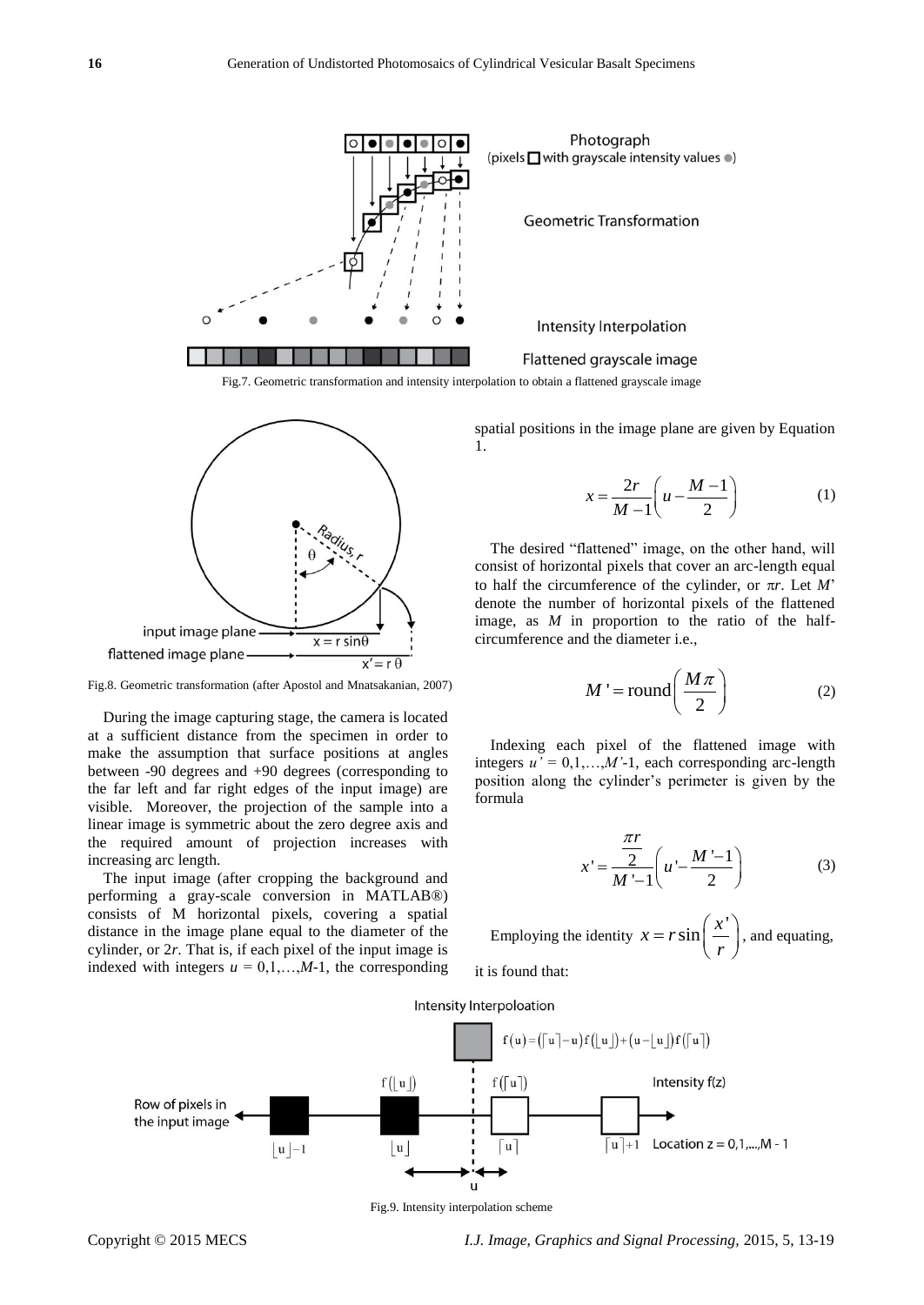$$
\frac{x}{r} = \frac{2}{M-1} \left( u - \frac{M-1}{2} \right)
$$

$$
= \sin \left[ \frac{\frac{\pi}{2}}{M' - 1} \left( u' - \frac{M' - 1}{2} \right) \right]
$$
(4)
$$
= \sin \left( \frac{x'}{r} \right)
$$

From Equation 4 it follows that the value *u* in the input image associated to each pixel location u' in the flattened image is given by the formula

$$
u = \left(\frac{M-1}{2}\right) \left(1 + \sin\left[\frac{\frac{\pi}{2}}{M-1}\left(u - \frac{M-1}{2}\right)\right]\right) \tag{5}
$$

where  $u' = 0, 1, ..., M'$ -1.

Due to the appearance of the sin function, the values of *u* from this expression will almost always be non-integer. However, the input image has a well-defined pixel intensity only at integer locations  $u = 0,1,...,M-1$ . Thus, some non-ambiguous rule for estimating the grayscale intensities between two pixels of the input image is required.

#### *B. Intensity Interpolation*

The geometric transformation derived in the preceding section, relating a specific (horizontal) pixel location u' in the flattened image to the location u in the input image, results in non-integer values for *u* and thus requires a rule for estimating intensity between integer-valued pixels. A standard intensity interpolation technique is employed that computes the weighted average of the two pixel intensities in the row direction that surround location u. More precisely, for a given row of the input image, let  $f(z)$ denote the normalized grayscale intensity and *z* denotes the horizontal integer valued pixel location which can range from 0 to *M*-1. The intensity associated to any realvalued location u in [0, M-1] is given by the formula

$$
f(u) = (\lceil u \rceil - u) f([\lfloor u \rfloor) + (u - \lceil u \rceil) f([\lceil u \rceil)) \tag{6}
$$

where  $\begin{bmatrix} u \end{bmatrix}$  and  $\begin{bmatrix} u \end{bmatrix}$  denote the ceiling and floor, respectively, of the real value *u*. Figure 9 is a graphical representation of the intensity interpolation scheme.

#### *C. Image Cropping*

Figure 10 is the resulting input image which has been geometrically-transformed and intensity-interpolated. It can be observed that while the curved sample surface is still observable towards the sides of the image, the center portion of the image has been transformed into an undistorted image.



Fig.10. Image after the geometric transformation and intensity interpolation algorithms

Since the system is designed to take multiple images around the core surface, the distortion at the sides of the image can be eliminated by re-cropping the geometrically-transformed, intensity-interpolated image and keeping only the center portion of the image. The second cropping is implemented by defining a range of pixels to keep in each row of the image. A maximum differential is defined based on the dimensions of the image which is then cropped to an equal size on either side of the image center line. This second cropping leaves an unwrapped image without any distortion as shown in Figure 11.



Fig.11. Cropped image.

Copyright © 2015 MECS *I.J. Image, Graphics and Signal Processing,* 2015, 5, 13-19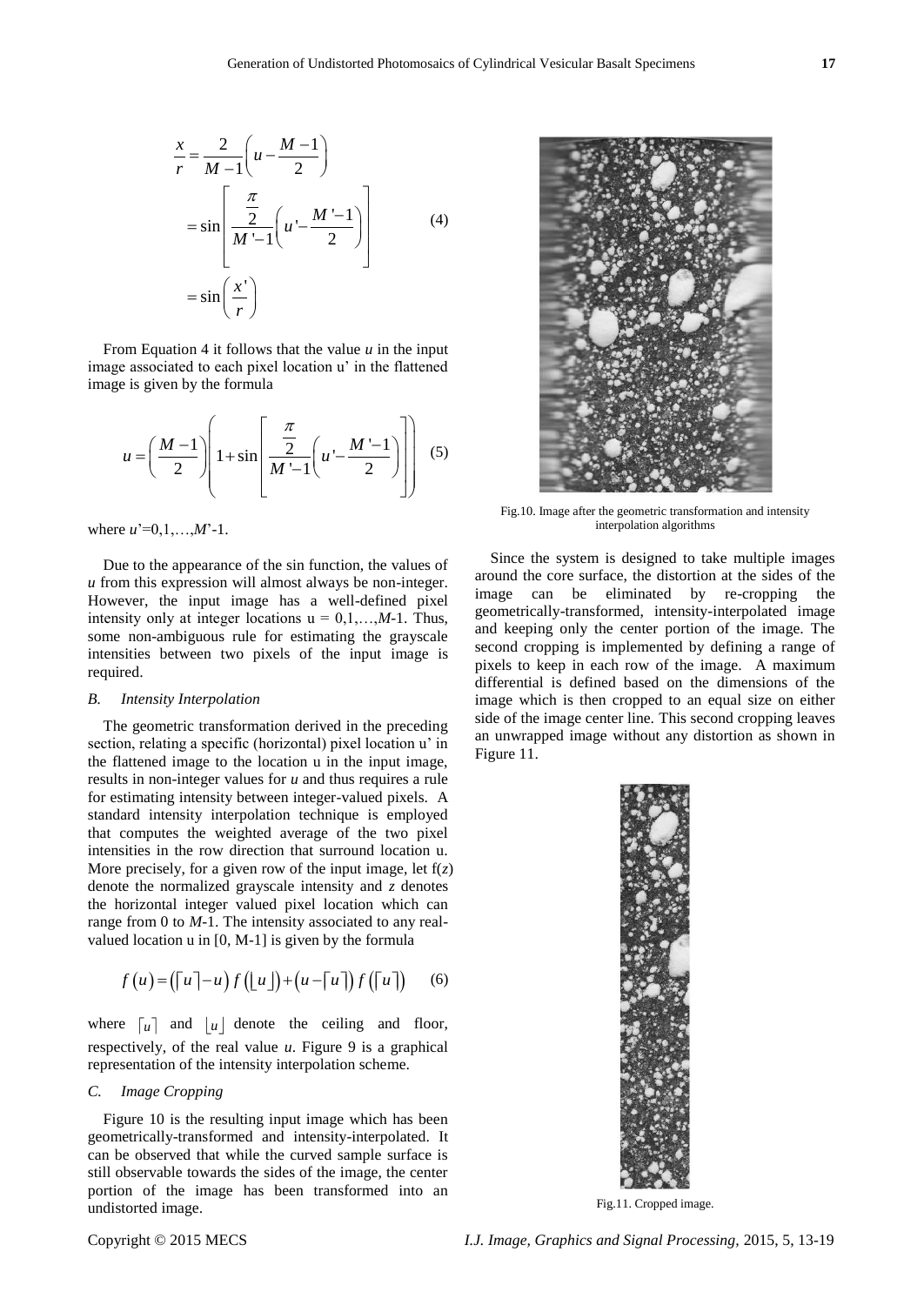#### *D. Image Stitching*

The final step in producing a complete photomosaic image of the specimen surface is stitching together all of the geometrically-transformed, intensity-interpolated, cropped images. This process is depicted in Figure 12.

The photomosaic image is generated by vertically aligning the first two cropped images. The second image is then passed horizontally over the first image in single column increments. After each column step, the crosscorrelation between the two images is compared to a user-defined threshold. The cross-correlation provides a numerical value to explain the level of match between the columns of each image. If sufficient cross-correlation exists between the images, the two images are then considered a match. Overlapping pixel values are then averaged between the two images to create a new image that combines the first two images. This process is then repeated for the remaining images.



Fig.12. Stepwise progression of photostitching to develop a photomosaic

After all of the images of the core surface have been stitched to form a photomosaic, the left and right sides of the image will exhibit a certain amount of overlap. This unnecessary overlap is eliminated by cross-correlating the two ends of the image in a similar pixel by pixel manner and then cropping both sides of the image at the point at which they meet. The resulting final photomosaic image is a complete undistorted 360 degree photograph of the specimen surface, as shown in Figure 13.

It should be noted that this cross-correlation method for image stitching requires sufficient intensity variation between pixels in each vertical column of the image. This technique is particularly well suited for vesicular basalt specimens. This technique may not be appropriate for photomosaic development in other specimen lithologies.

#### IV. CONCLUSION

A technique to transform a series of overlapping images of a prepared cylindrical rock specimen to a single undistorted photomosaic of the complete specimen surface is described and implemented in MATLAB®. Color photographs are cropped to isolate the specimen from the green screen background. The images are converted to grayscale and a geometric transformation and intensity interpolation is applied. The result of the transformation and interpolation is a series of flattened images. The flattened images are cropped a second time because they are still highly distorted near the edges. The cropped photographs are then stitched using a crosscorrelation algorithm. Finally the image is tested so that the two edges correspond to each other. The result is a complete 360 degree undistorted photomosaic of the surface of a cylindrical specimen.



Fig.13. Example of a completed photomosaic

#### ACKNOWLEDGMENT

The authors would like to thank the Dr. Dean Krusienski from Old Dominion University for his guidance in the development of the MATLAB code and Kevin Nguyen for helping to annotate the original MATLAB® code. The photograph in figure 1 was provided by Dr. Jeffrey Keaton, National Geotechnical Practice Leader for AMEC. The basalt cores were provided by Dr. Mary MacLaughlin and Brian Kuhn of Montana Tech of the University of Montana, Department of Geological Engineering.

#### **REFERENCES**

- [1] ASTM Standard D5709, 2008, "Standard Practices for Preserving and Transporting Rock Core Samples," ASTM International, West Conshohocken, PA, 2008.
- [2] EM 1110-1804, 2001, "Geotechnical Investigations", US Army Corps of Engineers.
- [3] Schepers, R., Rafat, G., Gelbke, C., and Lehmann, B., 2001. "Application of borehole logging, core imaging and tomography to geotechnical exploration" International Journal of Rock Mechanics & Mining Sciences 38 (2001) 867–876,http://dx.doi.org/10.1016/S1365-1609(01)00052- 1.
- [4] Trewin, B., Wiseman, M., and Oguz, E., 1996. "Digital core imaging – methodologies, benefits and applications" Extended abstracts book:  $58<sup>th</sup>$  European Association of Geoscientists and Engineers, Amsterdam, The Netherlands, June 3-7, 1996